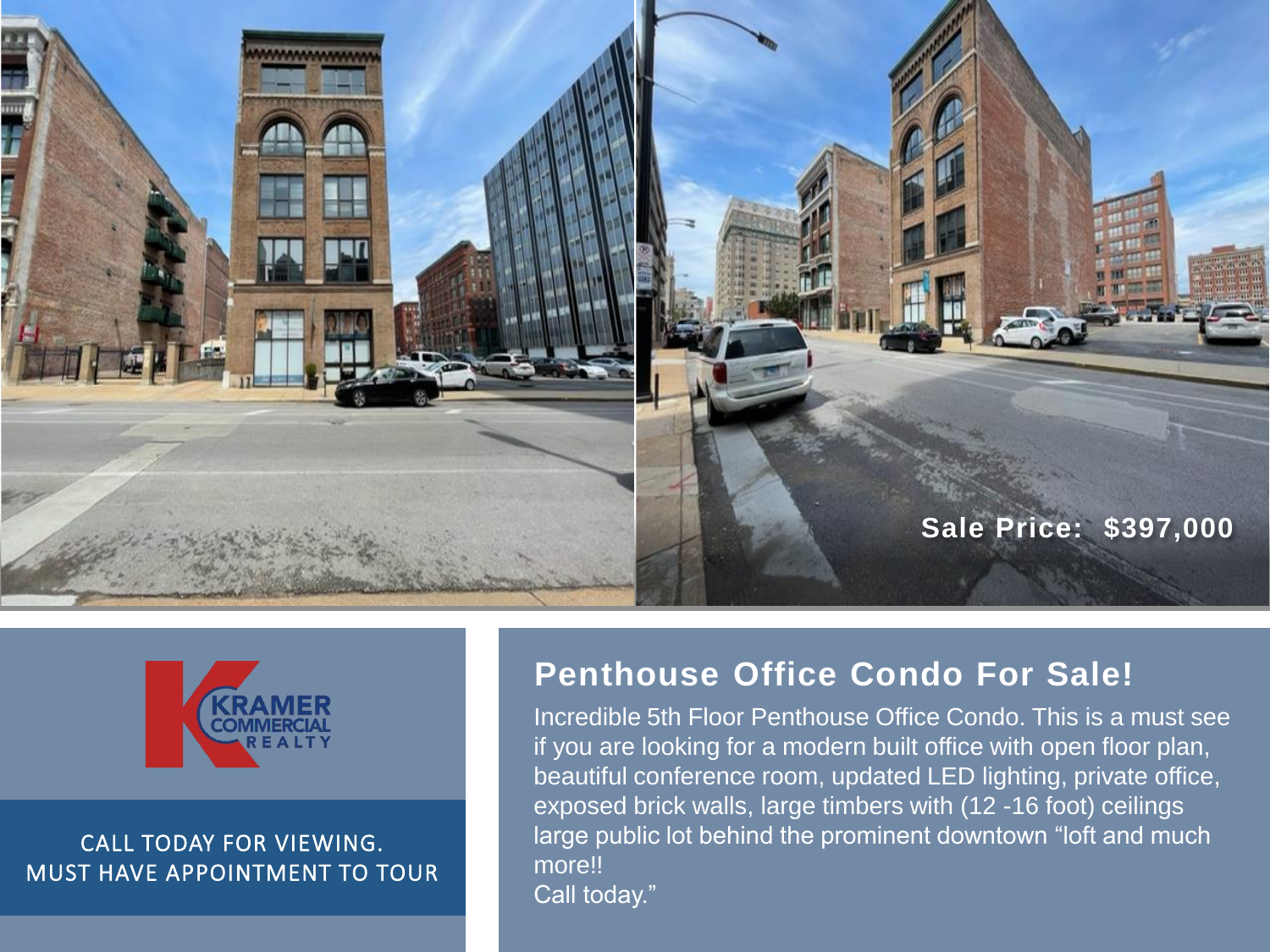

## **1115 Locust St., Suite 500 Saint Louis, MO 63101**

REAL ESTATE

**Sale Price: \$397,000**

#### BUILDING & LAND INFORMATION

- Spool Thread- Alexander Lofts
- 3,800 Sq. Ft (+/-)
- Parcel # 0823-00-0066-0
- Penthouse Loft
- Taxes- \$7,184
- Monthly HOA- \$891

KRAMER COMMERCIAL REALTY, LLC | Ron & Mark Kramer: 314-502-9155 | 100 Chesterfield Business Parkway www.KramerCommercialRealty.com | Ron@Kramercr.com; Mark@Kramercr.com | Suite 200, Saint Louis, MO 63005

*All information contained herein is from sources deemed reliable; however, no representation or warranty is made to the accuracy thereof.*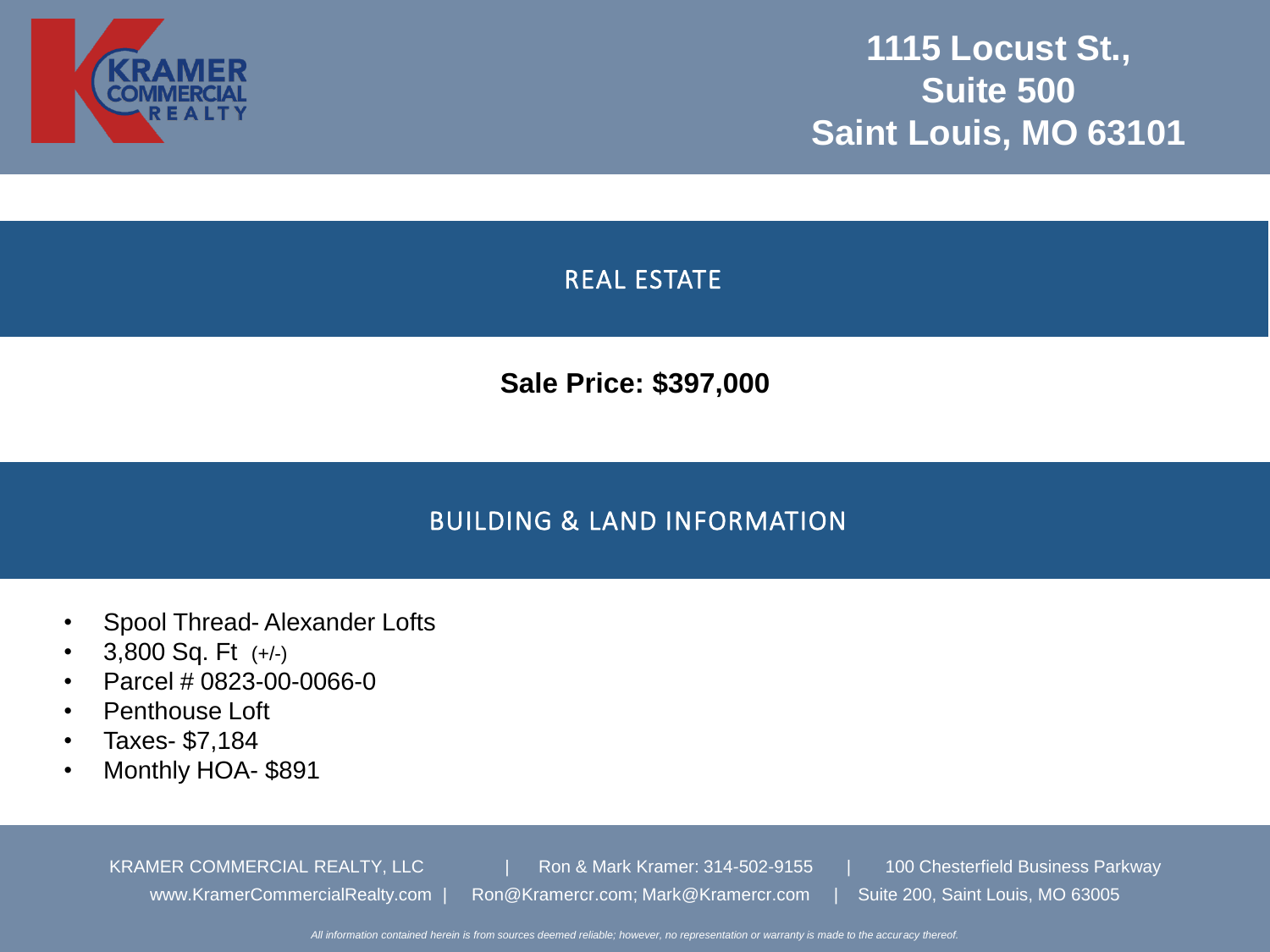

# **1115 Locust St., Suite 500 Saint Louis, MO 63101**

### BUILDING INFORMATION

- 5th Floor Penthouse Office Condo
- Secured Building & Two (2) Reserved Parking Spaces One in Garage
	- Telsa Charging Station
		- Exposed Brick Walls
	- Timbers/Wood Celling
	- Open/Modern Build Out
	- Secured Building & Parking
	- Additional Parking Adjacent
	- The property is zoned F Neighborhood Commercial.
		- Call today to set up a private showing!

KRAMER COMMERCIAL REALTY, LLC | Ron & Mark Kramer: 314-502-9155 | 100 Chesterfield Business Parkway www.KramerCommercialRealty.com | Ron@Kramercr.com; Mark@Kramercr.com | Suite 200, Saint Louis, MO 63005

*All information contained herein is from sources deemed reliable; however, no representation or warranty is made to the accuracy thereof.*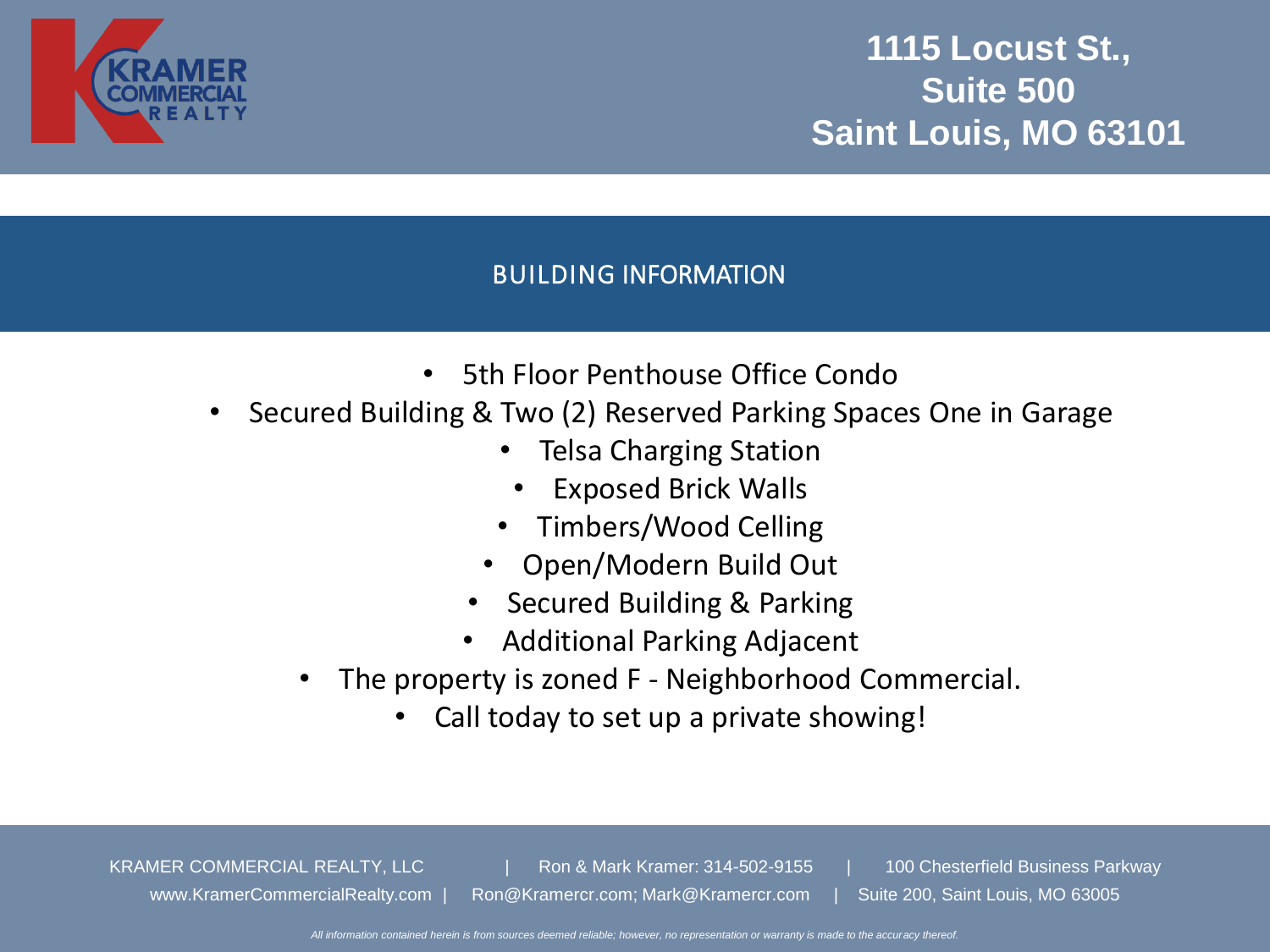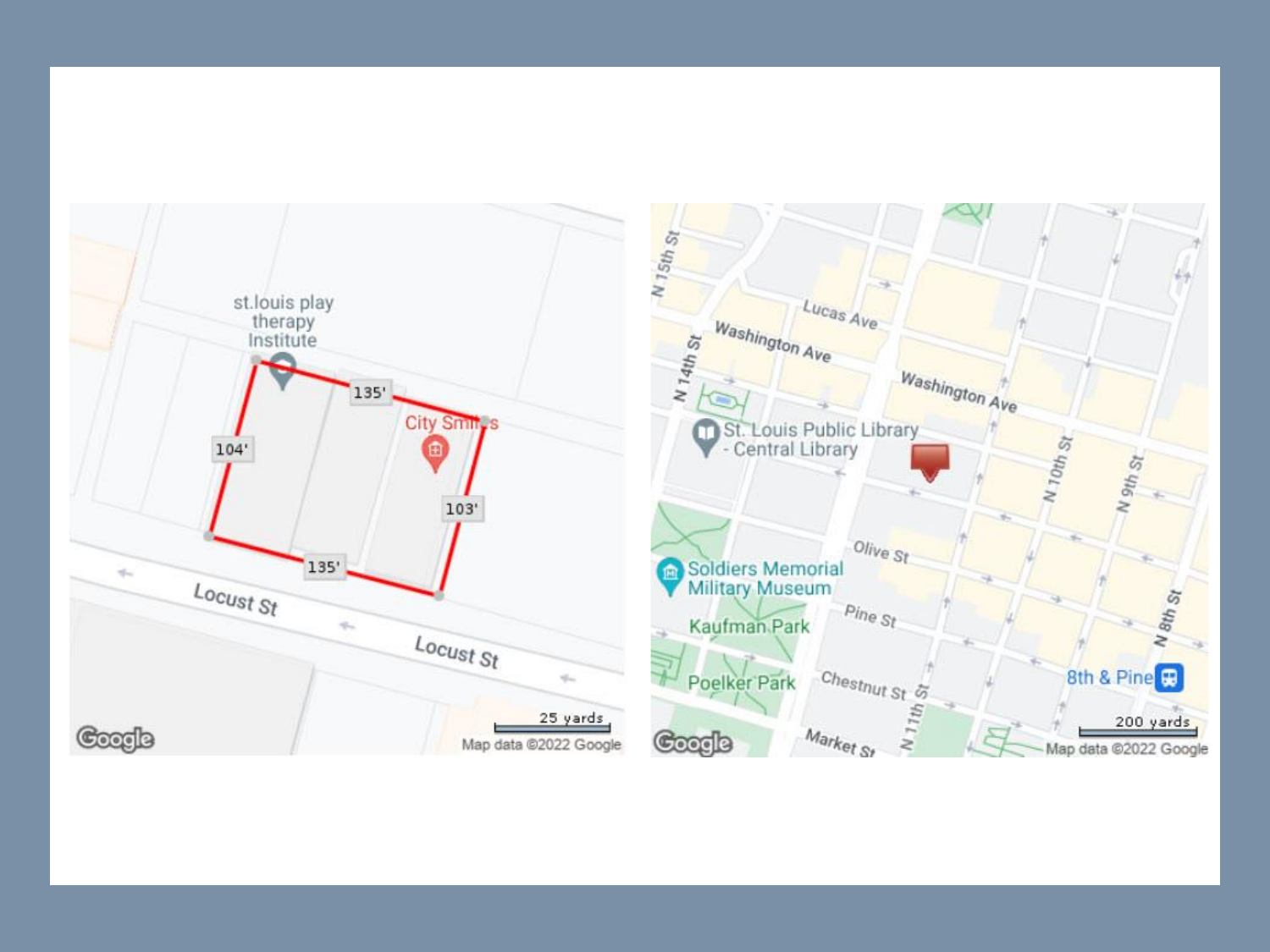